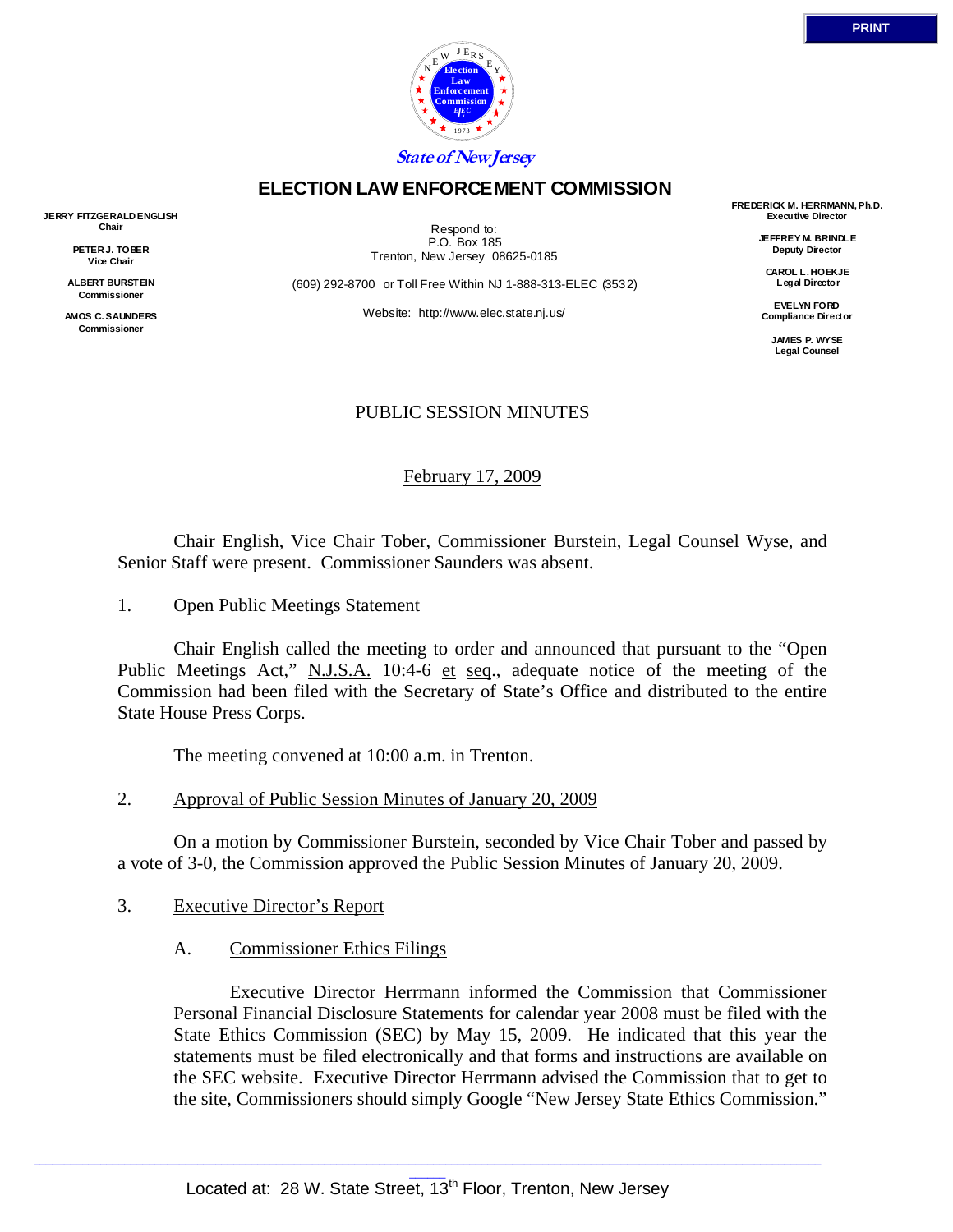## B. National Ethics News

 The Executive Director stated that he learned in January that Dr. Keon Chi, who was the Director of The Council of State Governments National Center for State Governance and the Editor-in-Chief of The Book of the States, died tragically in a traffic accident while leaving work last year. He mentioned that Dr. Chi was appropriately referred to as a national expert on State government and a "treasured human being" in his obituary. According to the Executive Director, he had known Dr. Chi for many years and had the privilege of serving with him on the Public Integrity editorial board and numerous conference programs. Dr. Herrmann said that he also worked with him on a national campaign financing reform study in 1993 based on a three-day "Expert Brainstorming Session" held at the Council's headquarters in Lexington, Kentucky. He stated that Dr. Chi was a true scholar and gentleman and will be greatly missed by all those who knew him and admired his work.

 The Commission asked Executive Director Herrmann to send a letter of condolence to Dr. Chi's family.

# C. Recent Pay-to-Play Court Decision

 Executive Director Herrmann noted that on January 15, 2009, the New Jersey Supreme Court unanimously affirmed an Appellate Division decision in the Earle Asphalt Case. The Executive Director told the Commission that the justices upheld the lower court's holding that the Pay-to-Play Prohibition Law, which disqualifies a State contract if a vendor has made a campaign contribution to a county political party committee during a specified time period, is constitutional. Executive Director Herrmann added that the justices agreed with the Appellate Division that the Department of the Treasury properly rejected the company's claim to an exemption because it had timely applied for a refund though payment was not received during the 30-day safe harbor exemption period.

### D. Staff Activities

 Dr. Herrmann informed the Commission that Compliance Director Evelyn Ford and her divisional staff have revised the Internet treasurer training module on the ELEC website to reflect the new filing thresholds for 2009. He indicated that the module was thoroughly reviewed to identify questions that needed revision, and that the resulting changes make the module more valuable. According to Executive Director Herrmann, training treasurers over the Internet instead of in person is an important cost saving measure during these dire financial times. Most assuredly, he said, the staff continues to focus on using the website and technology to perform efficiently various parts of ELEC's mission.

 The Executive Director advised the Commission that Director of Information Technology Carol Neiman and her staff have created a "fillable" PFD-1 form for use in the 2009 gubernatorial and general assembly elections. Executive Director Herrmann reported that the forms, which disclose personal financial information by categories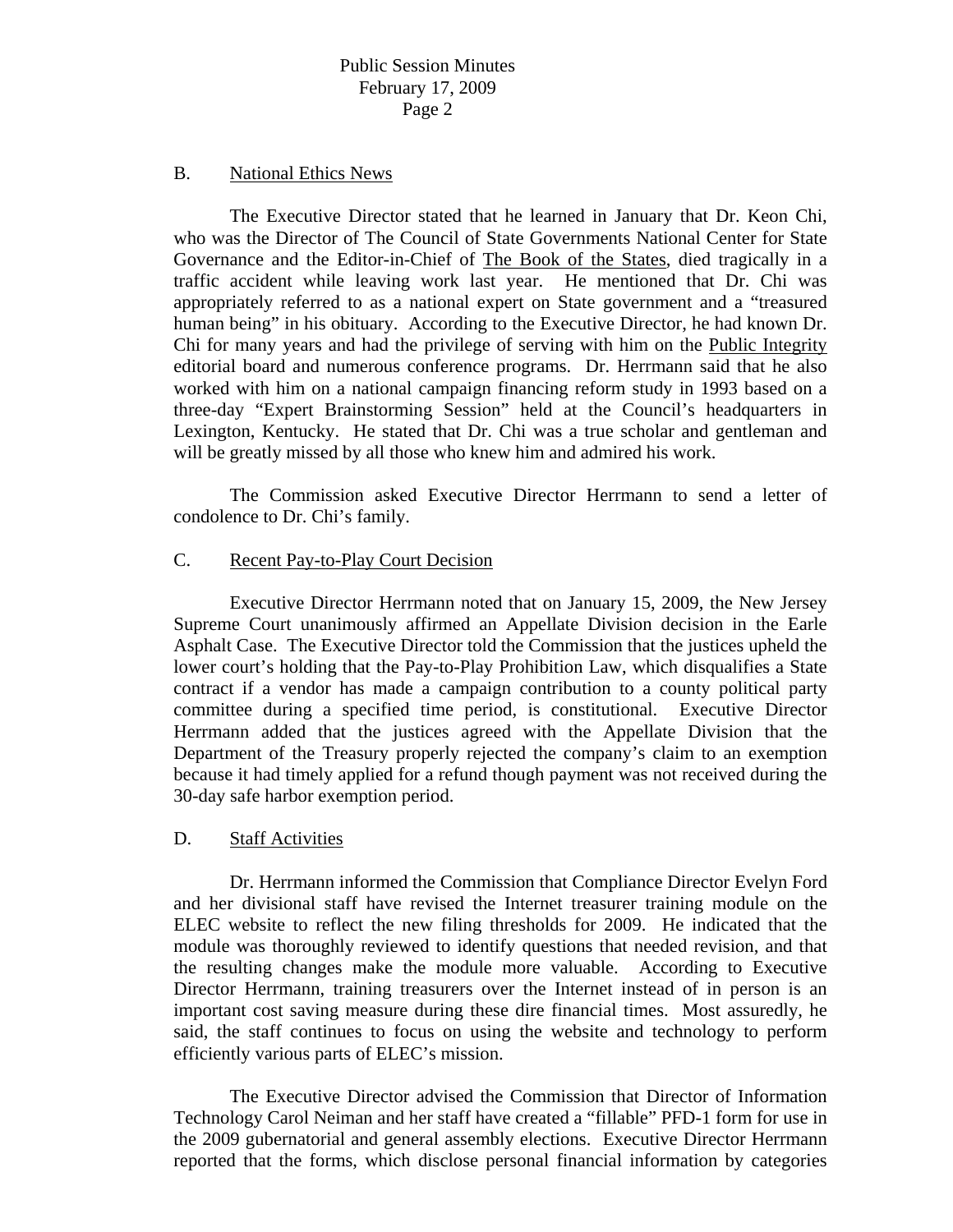and not exact amounts, are filed in mid-April and that this new filing option will make this disclosure requirement simpler for the candidates and will provide the public and media with easier to read forms. Executive Director Herrmann noted that by statute these forms are only publicly available by request because of the personal nature of some of the information on them. He said that they are consequently not placed on the Internet.

- E. Spring Meeting Schedule
	- March 17, 2009 at 10:00 a.m. in Trenton;
	- April 7, 2009 at 10:00 a.m. (Gubernatorial Primary Debate Sponsor Selection) in Trenton;
	- April 20, 2009 at 11:00 a.m. in Trenton;
	- May 19, 2009 at 11:00 a.m. in Trenton; and,
	- June 16, 2009 at 11:00 a.m. in Trenton.

# 4. Adoption of New Rules Concerning Finalization with Net Debt by Publicly-Financed Gubernatorial Candidates

 Legal Director Carol Hoekje stated that while no written or oral testimony was provided to the Commission, she did speak by phone with Lynn Schundler, Esq., regarding the regulations. Director Hoekje indicated that Ms. Schundler had a minor concern about the impact on the application process in the event that the Commission found any reports that were filed slightly late.

 Legal Director Hoekje said that she responded by saying that the Commission would look at the totality of circumstances in doing its application review.

 Commissioner Burstein said that he agreed with the response and that the suggested amendatory language was meant to address de minimis reporting errors.

 Chair English asked for any comments from the public. Mr. Ron Gravino thanked the Commission on behalf of the Bob Franks gubernatorial campaign.

 On a motion by Commissioner Burstein, seconded by Vice Chair Tober and passed by a vote of 3-0, the Commission adopted the new rules concerning finalization by publiclyfinanced gubernatorial candidates with net debt.

 Legal Director Hoekje requested also that the Commission authorize a response to the Schundler advisory opinion request, Advisory Opinion No. 02-2008, that due to the adoption of the regulations, no further action would be taken vis-à-vis the request.

 On a motion by Commissioner Burstein, seconded by Vice Chair Tober and passed by a vote of 3-0, the Commission determined to take no further action as to Advisory Opinion Request No. 02-2008.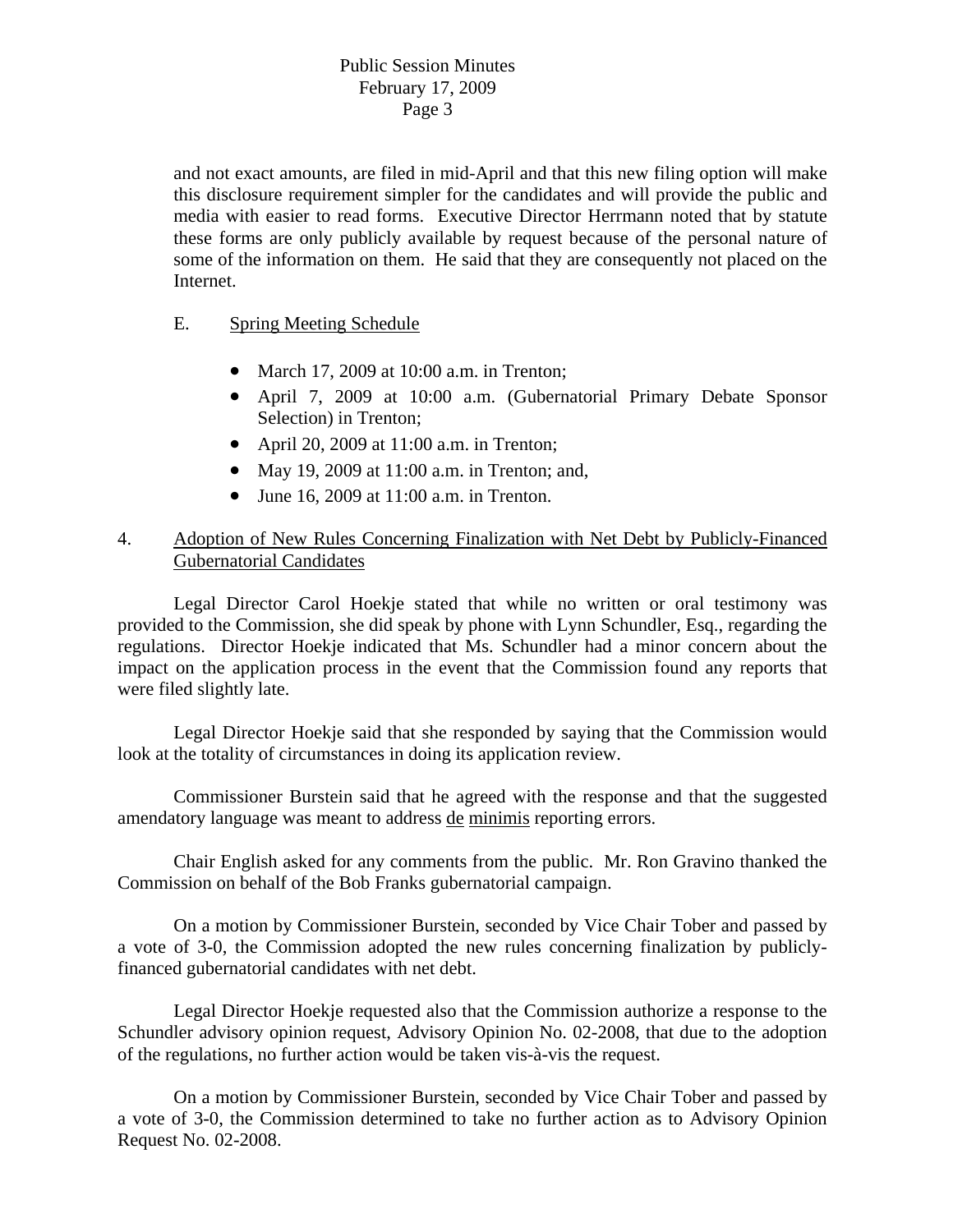# Public Session Minutes February 17, 2009 Page 4

#### 5. 2009 Gubernatorial Public Financing Program Update

#### Lonegan - Submissions #1 and # 2

 Special Programs Director Amy F. Davis stated that staff completed its review of Candidate Steven Lonegan's first submission and issued public funds totaling \$471,343.24 on January 23, 2009. She added that Candidate Lonegan filed a second submission on January 27, 2009, and that staff completed its review issuing public funds totaling \$82,498.42 on February 11, 2009. Director Davis said that on that date Candidate Lonegan filed a third submission for public funds and that staff will report to the Commission on his Submission #3 at the next Commission meeting. She noted that to date, Candidate Lonegan has received public funds totaling \$553,841.66.

### Christie - Submission #1

 According to Director Davis, Candidate Chris Christie filed his first submission for 2009 primary election matching funds on February 10, 2009, containing \$517,880 in contributions. She said that Candidate Christie filed a signed Statement of Agreement to participate in the 2009 primary election debates and a Candidate Certification of Non-Participation in Issue Advocacy Organizations (Form P-2A).

 Director Davis stated that when review of the contributions is completed, provided it is determined that the submission contains a total amount of at least \$340,000 in contributions eligible for match, staff will certify the public fund total to the Department of the Treasury and deposit the public funds. She said that staff will report to the Commission on Submission #1 at the next Commission meeting.

 Chair English asked whether or not the test for qualifying for public funds was twofold. In other words, she asked are candidates required to both raise and spend \$340,000 in order to qualify.

Director Davis answered in the affirmative.

 Chair English asked further whether or not gubernatorial candidates must provide documentation, such as contracts and invoices, as proof that money has been raised and spent in furtherance of qualifying for public funds.

 Director Davis stated that the campaigns must provide documentation such as invoices, checks, and contracts.

Vice Chair Tober asked about the last date to apply for public funds.

Director Davis stated April 6, 2009.